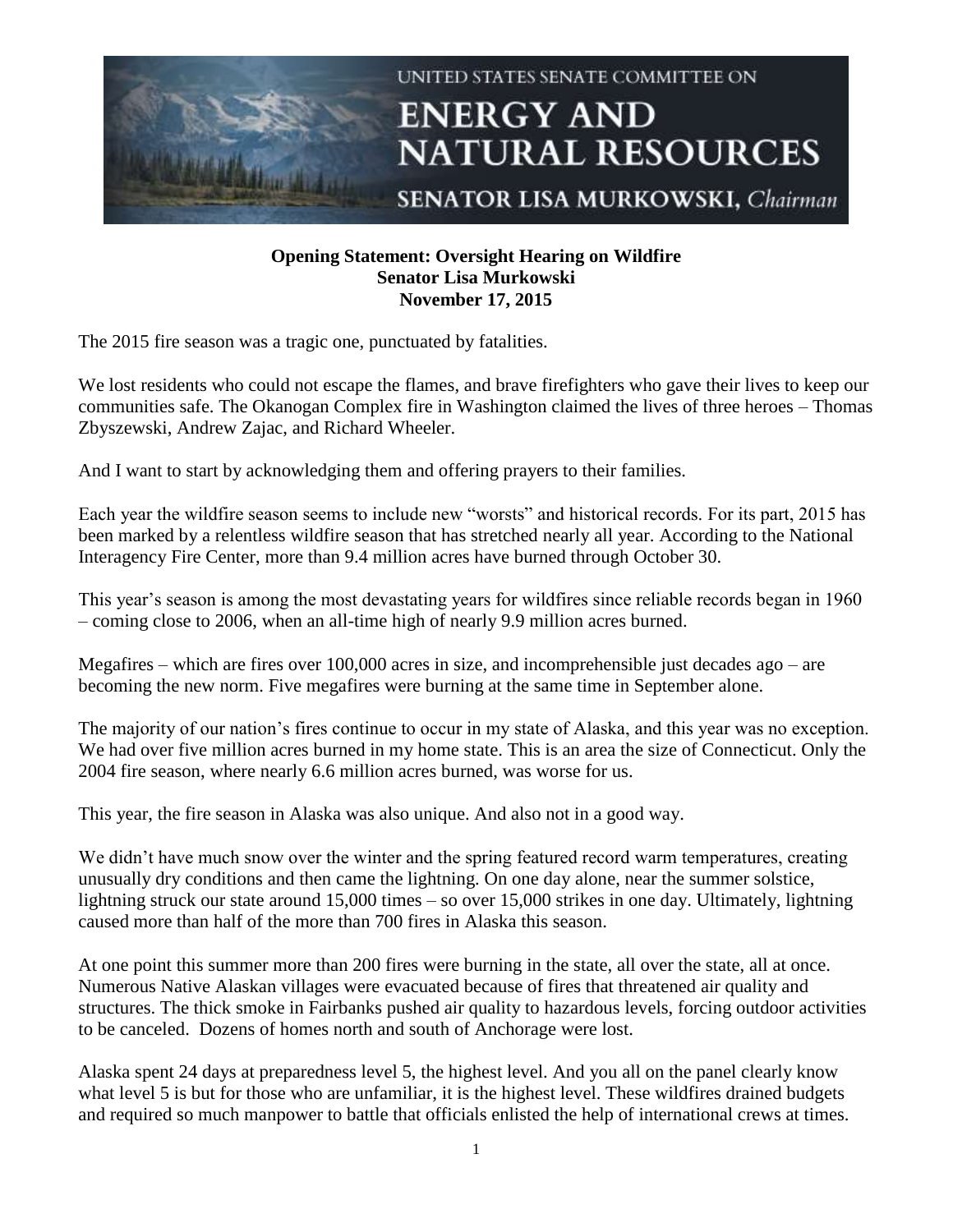Unfortunately, there is no easy solution. We cannot simply match the increasing wildfire threat with greater and greater suppression force, and call it a day. Wildfire suppression and its escalating costs are economically, ecologically, and socially unsustainable. And the 2015 fire season underscores that point.

While what we must recognize is that many of the same factors that are increasing the size, frequency, and intensity of wildfires are also driving up wildfire suppression costs, both in actual dollars and as a portion of the Forest Service's total budget.

These factors include:

- Excessive fuel loads due, in part, to decades of fire exclusion;
- Changing climate;
- Insect and disease infestation;
- Severe drought;
- The spread of invasive species; and
- An expanding Wildland Urban Interface (WUI).

But that's not all. Operational factors associated with wildfire management – our objectives, strategies, and tactics – all have significant cost implications and this includes the aviation assets that we deploy today.

We spent \$2.1 billion fighting fires this season and \$4.2 billion in total on wildfire management, and it's not even clear where the money was spent and whether those dollars were well spent. That's due in part to the fact that the agencies don't bother to conduct reviews of the large, expensive fires.

The Forest Service has claimed that the wildfire problem is a budget problem, but that's probably an oversimplification. We all agree that Congress must end the practice of fire borrowing, but we can't just throw money at this problem.

In the Interior Appropriations subcommittee, where I serve as chairman, we provide, in the Interior Appropriations bill, a fiscally responsible approach to end fire borrowing. It would budget for 100 percent of the ten-year average for fire suppression and provide a limited emergency reserve or contingency fund for firefighting in above average years.

I think that's part of the solution. But the wildfire problem is not just a budgeting problem – it's also a management problem.

And we have failed to appropriately manage our fire-dependent forests and fire-prone landscapes, and that has predisposed our forests to megafires.

We must work with our state agencies, our local communities, and the public to increase community preparedness and make our forests healthy again.

Healthy, resilient forests are fire-resistant forests. And yet, despite knowing the value of fuel reduction treatments in mitigating wildfire risks, increasing firefighter safety, and restoring the health of our forests, active management is still often met with a series of discouraging and near insurmountable obstacles.

High upfront costs, long planning horizons, and regulatory environment requirements – including what seem like unending environmental reviews – are impeding our ability to implement treatments at the pace and scale these wildfires are occurring.